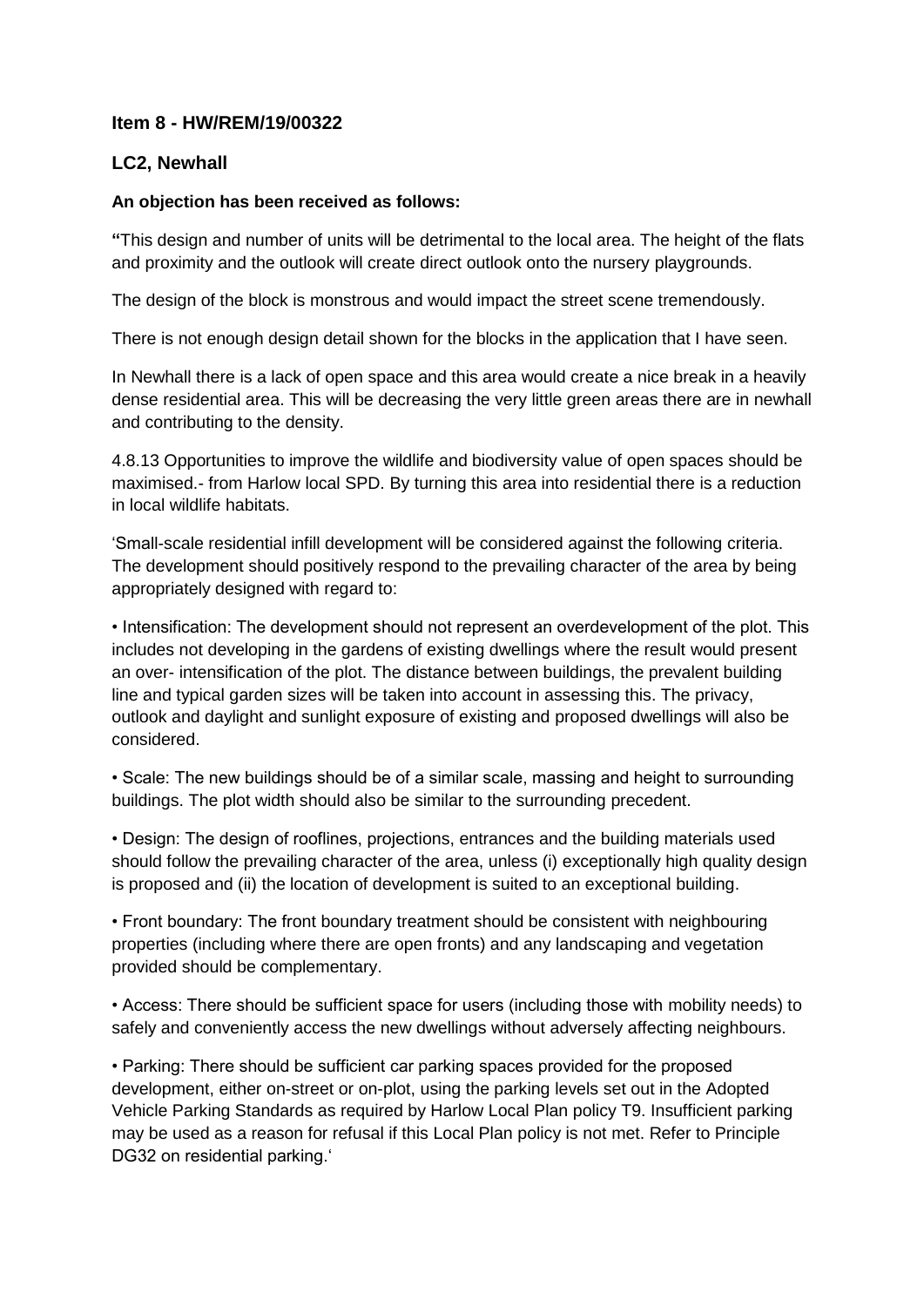Taken from the Harlow council design guide SPD. This design and proposal is not inline with any of the above which is outlined by the council.

Currently a children park sits between flats behind the new ground cafe which the access is with a small alley next to the cafe or going around the whole block. If this block was to be built this would create even more dense area.

It is also in direct sight line with the roundhouse listed building. Causing disruption to the views and local area surrounding it. The design has no relation to the listed building, the materials or the design is not sympathetic.

The increase in properties will also cause extreme traffic problems to an area which is already congested especially when school drops are happening. There is currently no spaces to park and alot of blindspots around the current site, parents are on the literally on road with their children entering cars as there is no pavement due to the site work.

**Officer Response:** Issues raised have been addressed in the Committee Report.

#### **Planning History**

During the course of drafting the Committee report, an application has been received which needs to be added to the Planning History, as follows:

| <b>App Number</b> | <b>Proposal</b>                                                                                                                                                                | <b>Status</b>              | <b>Decision</b><br><b>Date</b> |
|-------------------|--------------------------------------------------------------------------------------------------------------------------------------------------------------------------------|----------------------------|--------------------------------|
| HW/S106/21/00597  | Discharge of Planning Obligation<br>for S106 Schedule 3 Part A<br>(outline Approval<br>HW/PL/04/00302- Affordable<br>Housing Location, Mix, Size and<br>Tenure relating to LC2 | Under<br>conside<br>ration |                                |

#### **Affordable Housing section of Committee report**

The applicants have confirmed that there was an error in their submission and, following the submission of a viability assessment, that the proposed affordable housing is reduced from 30.8% of affordable housing (8 dwellings) to 15% (4 dwellings) in accordance with the recently submitted details under the affordable housing S106 clause discharge application.

The Committee report is amended, as follows:

#### *"Affordable Housing*

*Local Plan Policy H8 indicates that affordable housing should form a percentage of housing on major development sites with 30% being the target.* 

*In the case of Newhall Phase 2, the legal agreement (S106) attached to the outline scheme provides a mechanism to agree the percentage of affordable housing for each tranche coming forward as reserved matters. This mechanism allows for a lower percentage of*